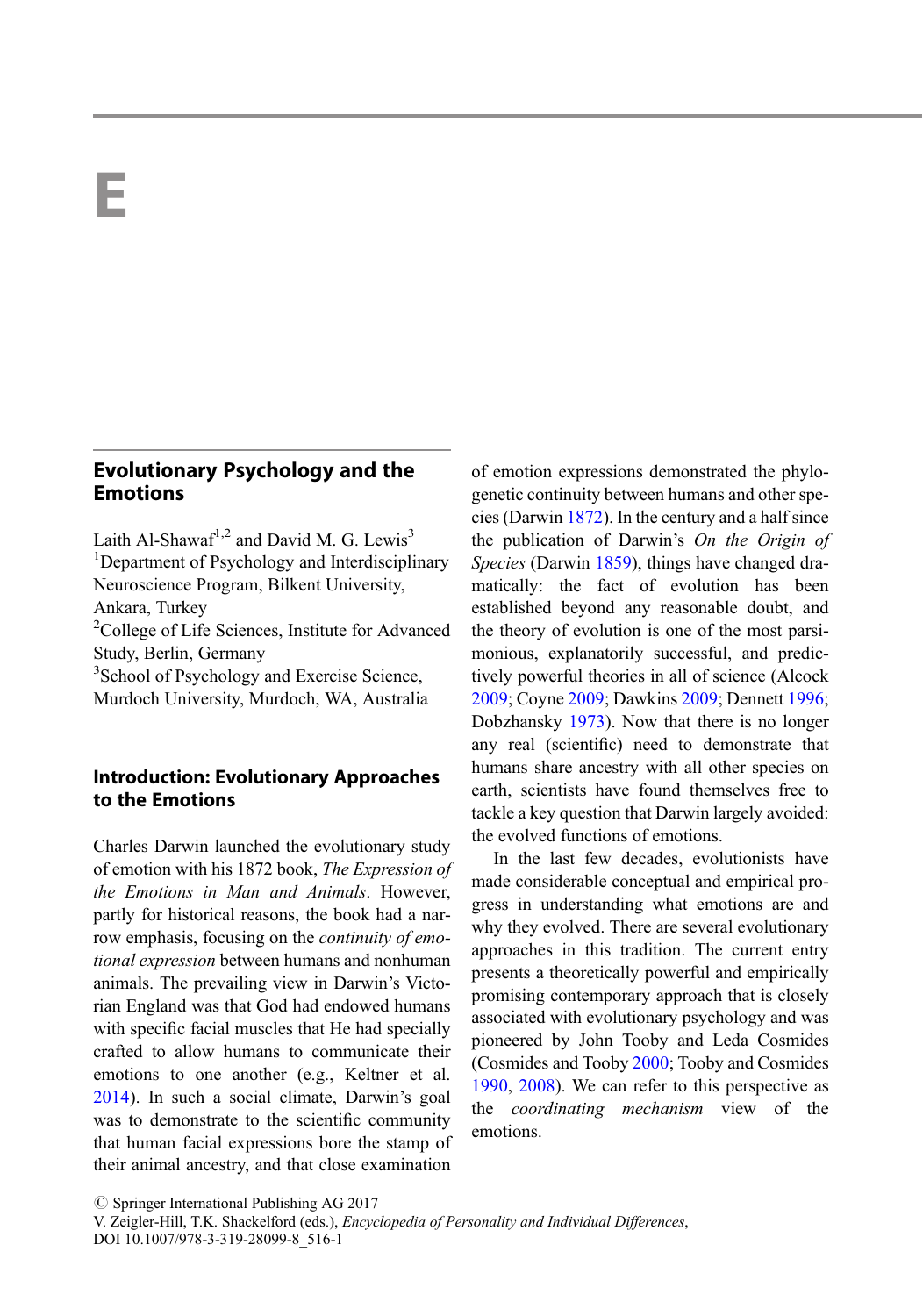## Coordinating Mechanisms: An Evolutionary Psychological Approach

This evolutionary psychological perspective suggests that emotions are coordinating mechanisms whose evolved function is to coordinate a variety of programs in the mind and body in the service of solving a specific adaptive problem. For example, fear coordinates programs in the service of preventing or escaping danger (Tooby and Cosmides [1990;](#page-9-0) Marks and Nesse [1994](#page-8-0)), disgust regulates mechanisms to prevent infection (Curtis et al. [2004;](#page-7-0) Oaten et al. [2009](#page-8-0); Tybur et al. [2009](#page-9-0)), and sexual arousal orchestrates physiological and psychological programs for an advantageous mating opportunity (Al-Shawaf et al. [2015b](#page-7-0)).

In their presentation of the coordinating mechanism approach, Tooby and Cosmides ([1990;](#page-9-0) Cosmides and Tooby [2000](#page-7-0)) suggest a list of programs regulated by the emotions, including: (1) perceptual mechanisms, (2) attention, (3) memory, (4) categorization, (5) motivational priorities, (6) current goals, (7) informationgathering adaptations, (8) specialized inference mechanisms, (9) communication and expression, (10) learning processes, (11) reflexes, (12) energy level, mood, and effort allocation, (13) physiology, and (14) behavior. The idea of the coordinating mechanisms approach is not that every emotion is expected to regulate every program in every instance of that emotion's activation – rather, the central idea is that emotions can be best understood as regulatory mechanisms whose evolved function is to coordinate a variety of these programs to ensure their harmonious coactivation in the service of solving an adaptive problem.

#### Fear and Disgust as Illustrative Examples

Fear offers a useful illustration (Tooby and Cosmides [1990;](#page-9-0) Cosmides and Tooby [2000\)](#page-7-0). When an organism is afraid of a potential threat in the environment, a cascade of changes takes place: perception becomes heightened (especially to potential danger); attentional focus is narrowed so that stimuli of less immediate relevance go

unnoticed; conceptual frameworks that cause organisms to categorize stimuli as dangerous or safe are activated while other conceptual frameworks recede into the background; motivational priorities change such that less urgent concerns such as pathogen avoidance and status enhancement fall by the wayside; and physiology shifts so as to facilitate escape, for example by shunting energy toward the muscles for flight (Tooby and Cosmides [1990](#page-9-0); Cosmides and Tooby [2000](#page-7-0)). The central idea is that fear is a mode of operation for the whole body and brain; a coordinating mechanism that regulates a variety of physiological and psychological programs to facilitate the solution of the adaptive problem at hand.

Disgust, an emotion whose complexity we are just beginning to understand, provides a second example. When a pathogen threat activates disgust, many changes take place: attention is narrowed (van Hooff et al. [2013](#page-8-0)), sexual arousal becomes more difficult to achieve (Fleischman et al. [2015](#page-8-0)), heart rate and skin conductance are affected (Schienle et al. [2001](#page-8-0); Vrana [1993\)](#page-9-0), participants are less willing to engage in potentially pathogenic behaviors (Tybur et al. [2011](#page-9-0)), immune responses are activated (Schaller et al. [2010\)](#page-8-0), avoidant behaviors are engaged (Mortensen et al. [2010\)](#page-8-0), and people report feeling less extraverted and less open to new experiences (Mortensen et al. [2010](#page-8-0)). The key idea again is the same: pathogen disgust is a coordinating mechanism that regulates and synchronizes the activity of programs in the body and mind to solve the adaptive problem of avoiding infection.

## How Does This Approach Differ from Previous Evolutionary Approaches?

This "coordinating mechanisms" view of the emotions shares features with several other evolutionary approaches to emotion. Key elements of overlap include the view that emotions are biological adaptations that evolved to serve a function, that adaptive action would be difficult or impossible without emotions, that many emotions are cross-culturally universal, that our emotions evolved from our hominin ancestors and are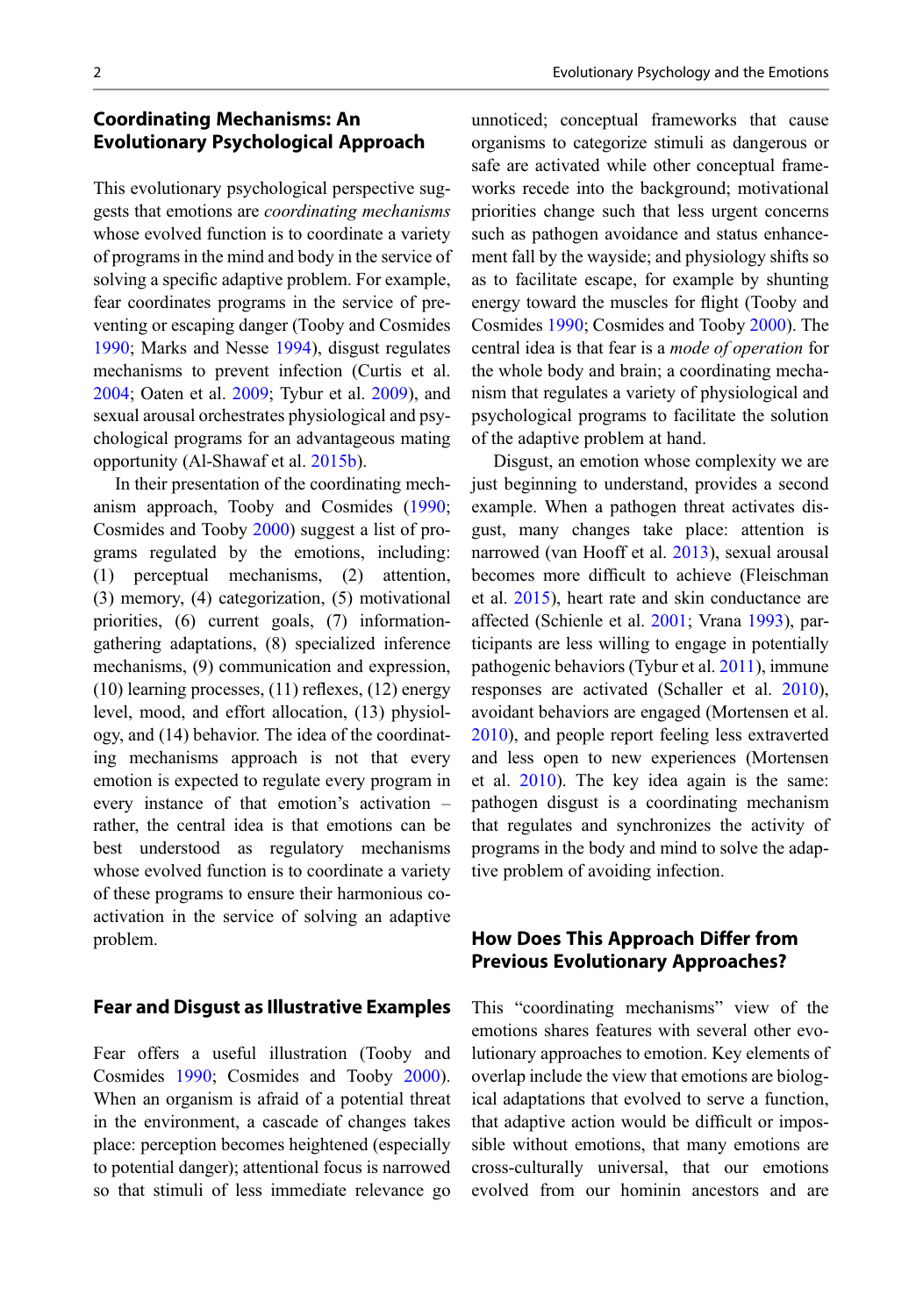phylogenetically related to the emotions of other species, and that aversive emotions are just as functional and beneficial as pleasant emotions despite their inherent subjective aversiveness.

That said, this approach also differs from other evolutionary approaches in several key respects. The following six are particularly important.

First, the coordinating mechanisms perspective suggests that there is no principled, non-arbitrary reason to draw a distinction between "basic" and "non-basic" emotions (Al-Shawaf et al. [2015b;](#page-7-0) Tooby and Cosmides [1990](#page-9-0); Cosmides and Tooby [2000](#page-7-0)). There is no evolutionarily compelling reason to privilege some emotions over others, and no principled reason why the privileged few should be limited to disgust, anger, fear, sadness, joy, surprise, and sometimes contempt (cf. Ekman [1992](#page-8-0); Ekman and Cordaro [2011\)](#page-8-0).

Second, most evolutionary accounts of emotion have placed undue emphasis on survival to the exclusion of reproduction. But evolutionary scientists recognize that survival is important only insofar as it facilitates reproduction: differential reproductive success is the actual engine of the evolutionary process (Alcock [2009;](#page-7-0) Hamilton [1964;](#page-8-0) Williams [1966](#page-9-0)). Both logic and empirical evidence demonstrate that whenever survival and reproduction conflict, the latter trumps the former (Alcock [2009;](#page-7-0) Al-Shawaf et al. [2015b;](#page-7-0) Dawkins [1976;](#page-7-0) Williams [1966\)](#page-9-0). Consistent with this fundamental evolutionary principle, the coordinating mechanism approach expands the range of adaptive problems emotions evolved to solve to include other adaptive problems tributary to reproductive success, including problems such as acquiring mates, retaining mates, competing with intrasexual rivals, parenting and childrearing, investing in kin, and more. Consequently, the coordinating mechanism perspective expands the range of evolved emotions to include romantic love, parental love, sexual jealousy, guilt, pride, shame, and many others (Al-Shawaf et al. [2015b](#page-7-0)). An emotion does not need to facilitate survival per se; if it evolved to solve any adaptive problem tributary to reproductive success, then it is an evolved emotion.

Third, there is no need to stipulate that an evolved emotion must have a recognizable signal or facial expression (Tooby and Cosmides [1990\)](#page-9-0). Whether or not a given emotion evolved an accompanying signal depends on the ancestral costs and benefits of displaying that emotion to others (Al-Shawaf et al. [2015b](#page-7-0)). Evolved emotions can have accompanying facial expressions that are fixed and universal, or changeable and context-dependent, or they may not come with an accompanying facial expression at all.

Fourth, whereas other evolutionary approaches often insist that an emotion needs to also exist in other species for it to qualify as an evolved emotion, an evolutionary psychological approach does not. Many adaptations are unique to one species, but this does not make them any less evolved or "basic." On this view, an evolved emotion can be shared with other species, unique to humans, or shared with other species but with uniquely human features (Al-Shawaf et al. [2015b\)](#page-7-0).

Fifth, an evolutionary psychological perspective is integrative and inclusive – rather than insisting on the primacy of one particular aspect of emotions, such as physiology, behavioral output, facial expressions, or subjective feelings (phenomenology), the coordinating mechanism approach regards all of these elements as important components of emotion. Further, it links them together with other cognitive and perceptual elements (e.g., attention, memory, conceptual categorization) to paint a picture of emotion that is more comprehensive and less narrowly defined than approaches that elevate one particular element, such as physiology or phenomenology, above all else (Tooby and Cosmides [1990;](#page-9-0) Cosmides and Tooby [2000](#page-7-0)).

And sixth – obviously but importantly – this approach differs in its definition of emotions as evolved neurocognitive programs whose function is to regulate psychological and physiological mechanisms in the service of solving an adaptive problem.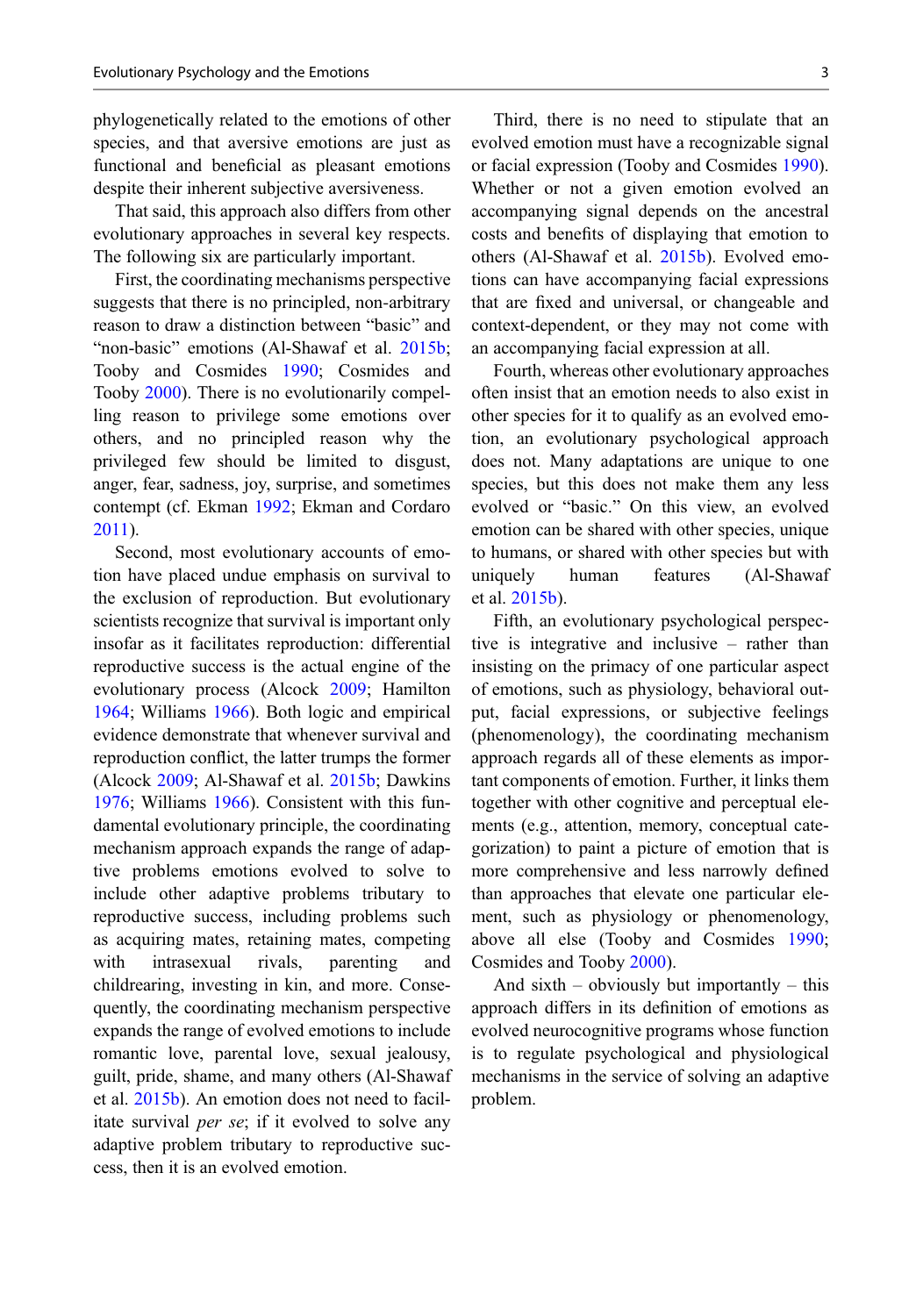## What Are the Benefits of This Evolutionary Psychological Approach?

There are at least four major benefits of this approach. First, it provides a non-arbitrary way of classifying emotions. In particular, it avoids the unwarranted basic versus non-basic division and eschews the arbitrary insistence on particular emotion elements such as facial expressions, distinctive physiology, or presence in other species in order for an emotion to count as "basic" or "fundamental." Second, in broadening the range of adaptive problems that emotions have evolved to solve, this perspective has heuristic value, pointing researchers toward emotions that have so far received scant attention from evolutionary emotions researchers, such as romantic love, parental love, regret, guilt, embarrassment, pride, shame, and gratitude. Third, and perhaps most important, this perspective provides a principled, systematic method for generating a priori predictions about emotions: the method of evolutionary task analysis (Al-Shawaf et al. [2015b](#page-7-0); Marr [1982;](#page-8-0) see also Lewis et al. [in press](#page-8-0)). An evolutionary task analysis for an emotion consists of several key questions: (1) what adaptive problem, if any, did this emotion evolve to solve?, (2) which subtasks must be solved in the solution of this adaptive problem?, (3) which information-processing programs are capable of solving these subtasks?, and (4) how should these programs be coordinated to deliver a well-designed solution to this adaptive problem? (Al-Shawaf et al. [2015b](#page-7-0)).

Finally, this perspective can be used to generate subtle and nuanced predictions about individual differences in emotion as well as contextspecific effects on emotion (Al-Shawaf et al. [2015b\)](#page-7-0). For example, a task analysis might suggest that individuals who are immunocompromised should exhibit higher levels of disgust (Fleischman and Fessler [2011;](#page-8-0) Al-Shawaf and Lewis [2013\)](#page-7-0); that whether disgust leads to avoidance or approach may depend on who else is present in one's immediate environment (e.g., approach and kill the pathogen vector if it might endanger one's offspring; Al-Shawaf et al. [2015b\)](#page-7-0); or that men's psychological and physiological programs return to baseline after orgasm

more rapidly than do women's, but that this discrepancy is attenuated for men who are oriented toward committed long-term mating (Al-Shawaf et al. [2015b](#page-7-0)). The key point is that an evolutionary psychological approach to the emotions offers a principled method for generating nuanced hypotheses about individual differences and context effects. This approach is theoretically powerful, empirically promising, and to our knowledge, unique among theories of emotions in its capacity to generate truly *a priori* hypotheses  $-$  let alone such diverse and nuanced ones.

## Is This Approach Making Empirical Progress?

This perspective is relatively new, and only a tiny fraction of its potential has been tapped. Nevertheless, there has been some important initial progress. For example, this perspective was recently used to generate an array of novel hypotheses about the effects of disgust on specialized inference mechanisms, information gathering, and memory (Al-Shawaf et al. [2015b\)](#page-7-0). Many of these hypotheses include nuanced predictions about individual differences and the effects of context. All of these hypotheses were generated a priori using the coordinating mechanism approach in conjunction with evolutionary task analysis.

Importantly, this predictive power extends to other psychophysiological programs that are not usually regarded as emotions. For example, despite its powerful effects on physiology, psychology, and behavior, sexual arousal does not appear in previous taxonomies of basic emotions and is typically excluded from the category of emotions altogether (e.g., Barrett et al. [2016;](#page-7-0) Ekman [1992;](#page-8-0) Keltner et al. [2014](#page-8-0)). In contrast, an evolutionary psychological approach regards sexual arousal as a critical emotion that evolved to solve one of the most important adaptive problems faced by sexually reproducing organisms – the coordination of a number of disparate mechanisms in the service of conception. Accordingly, the coordinating mechanism approach has recently been used to generate a host of novel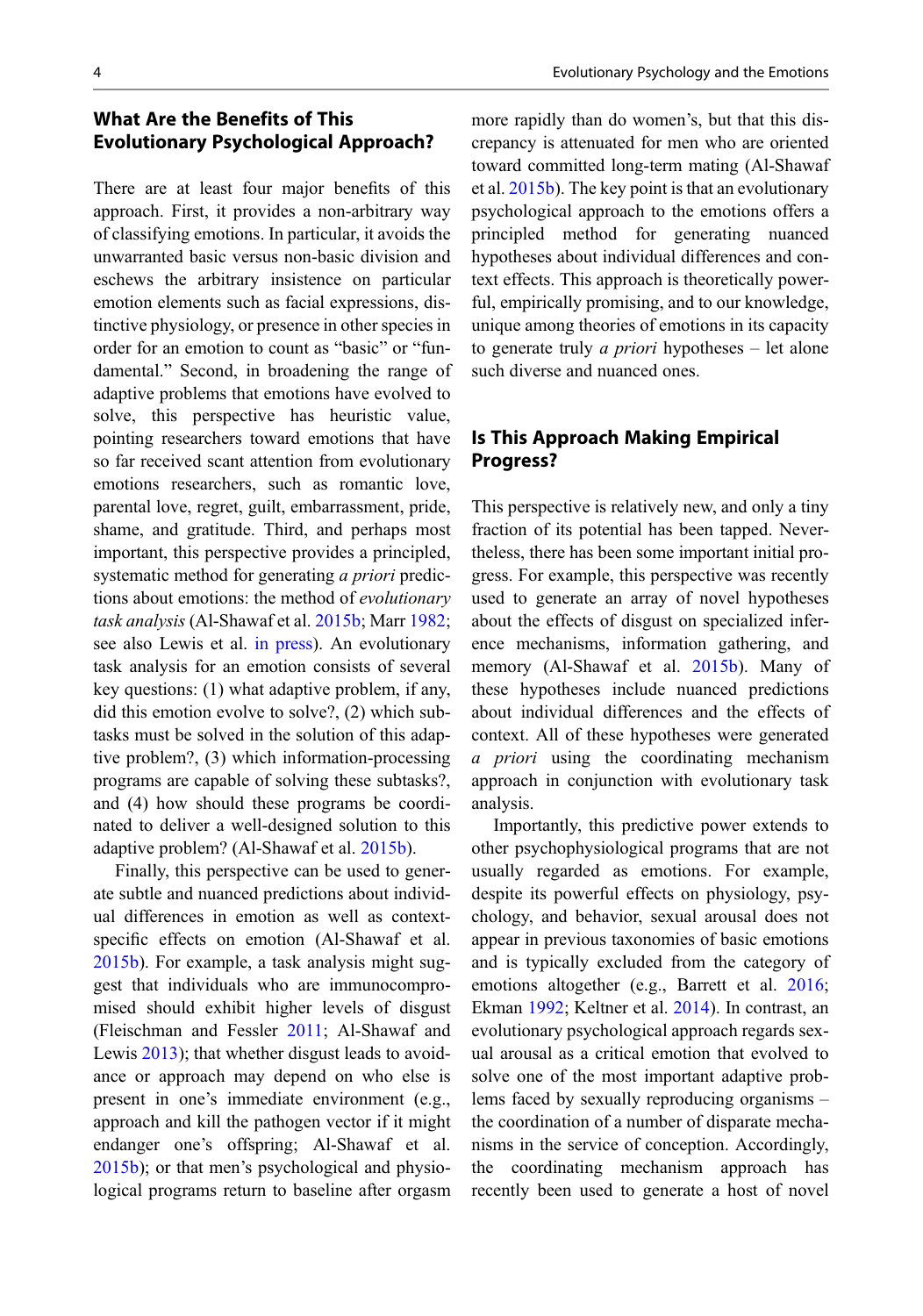hypotheses about the effects of sexual arousal and orgasm on memory, conceptual frameworks, information gathering, specialized inference, and learning (Al-Shawaf et al. [2015b](#page-7-0)).

A similar logic may apply to hunger: hunger is typically regarded as a "drive" rather than an emotion, but it is an important psychophysiological state that may coordinate a variety of programs in the body and mind in the service of acquiring food. Recent work suggests that the coordinating mechanism approach can be used to generate a bounty of new hypotheses about the effects of hunger and eating on perception, attention, memory, problem-solving, and conceptual categorization (Al-Shawaf [2016](#page-7-0)).

Recent work on anger and shame is also highly promising (Sell et al. [2009a,](#page-8-0) [b](#page-8-0); Sell [2011](#page-8-0); Sznycer et al. [2012,](#page-8-0) [2015](#page-8-0), [2016\)](#page-8-0). The recalibrational theory of anger suggests that anger is triggered when an organism detects evidence that another individual is placing insufficient value on its welfare. The primary evolved function of anger, on this view, is to "convince" the target of the anger to upregulate the value he places on the angry individual's welfare (Sell et al. [2009\)](#page-8-0). This work is guided by the coordinating mechanism perspective: the central idea motivating this research is that anger coordinates physiology, attention, communication, facial expressions, body posture, behavior, and other psychological programs in order to cause another individual to recalibrate the weight he places on the angry individual's welfare. This research is relatively new but has already demonstrated that: (a) the anger face is not an arbitrary set of muscular contractions, but rather a specific constellation of changes that increases the perceived fighting ability of the angry individual (Sell et al.  $2014$ ), (b) the conditions that trigger anger are exactly what you would expect according to the welfare-recalibration theory (e.g., stronger anger is triggered when the cost to the victim was large, the benefit to the perpetrator was small, and the perpetrator knew exactly who he was harming; Sell [2005](#page-8-0); Sell et al. [under](#page-8-0) [review\)](#page-8-0), (c) the content of apologies and attempts to decrease anger are also exactly what you would expect according this theory (e.g., the benefit to me was large, I thought the cost to you was small,

and/or I didn't know you were the person incurring the cost from my behavior; Sell [2005;](#page-8-0) Sell et al. [under review](#page-8-0)), and (d) individual differences in anger thresholds are predictable a priori on the basis of one's bargaining power, such that those who are better able to confer benefits and inflict costs tend to anger more easily and more readily (e.g., attractive women and attractive and muscular men; Sell et al. [2009\)](#page-8-0).

Recent work on shame also points to the utility of the coordinating mechanism approach. This approach suggests that shame is a species-wide, cross-culturally universal mechanism that evolved as a defense against being devalued by others (Sznycer et al. [2012,](#page-8-0) [2016\)](#page-8-0). Guided by the coordinating mechanism perspective, this research proposes that shame coordinates changes in physiology, perception, cognition, motivation, and behavior in order to reduce the likelihood and costs of social devaluation. This involves (a) refraining from behaviors that may lead to devaluation, (b) concealing information that may lead to devaluation, and (c) minimizing the negative impact of devaluation when it does occur (Sznycer et al. [2016](#page-8-0)). To this end, and consistent with the coordinating mechanism approach, researchers have discovered that shame motivates the avoidance of behaviors and the concealment of information that lead to devaluation (Rockenbach and Milinski [2011](#page-8-0)), and that when such information is discovered, shame leads an individual to withdraw (Tangney et al. [1996\)](#page-9-0), accept subordination (Gilbert [2000\)](#page-8-0), become more cooperative (Masclet et al. [2003](#page-8-0)), and appease social others (Keltner et al. [1997](#page-8-0)). Additionally, shame regulates endocrinology and immunology, raising cortisol levels (Dickerson and Kemeny [2004](#page-7-0)) and upregulating proinflammatory cytokines to provide a defense against infection (Dickerson et al. [2009](#page-7-0)).

The coordinating mechanism perspective on the emotions has also led to important advances in our understanding of pride, but space constraints prohibit us from discussing this research in depth (see Sznycer et al. [2017](#page-9-0); Tracy and Robins [2007;](#page-9-0) Tracy et al. [2010](#page-9-0), for more information). Despite the relative youth of this theoretical perspective and the novelty of the research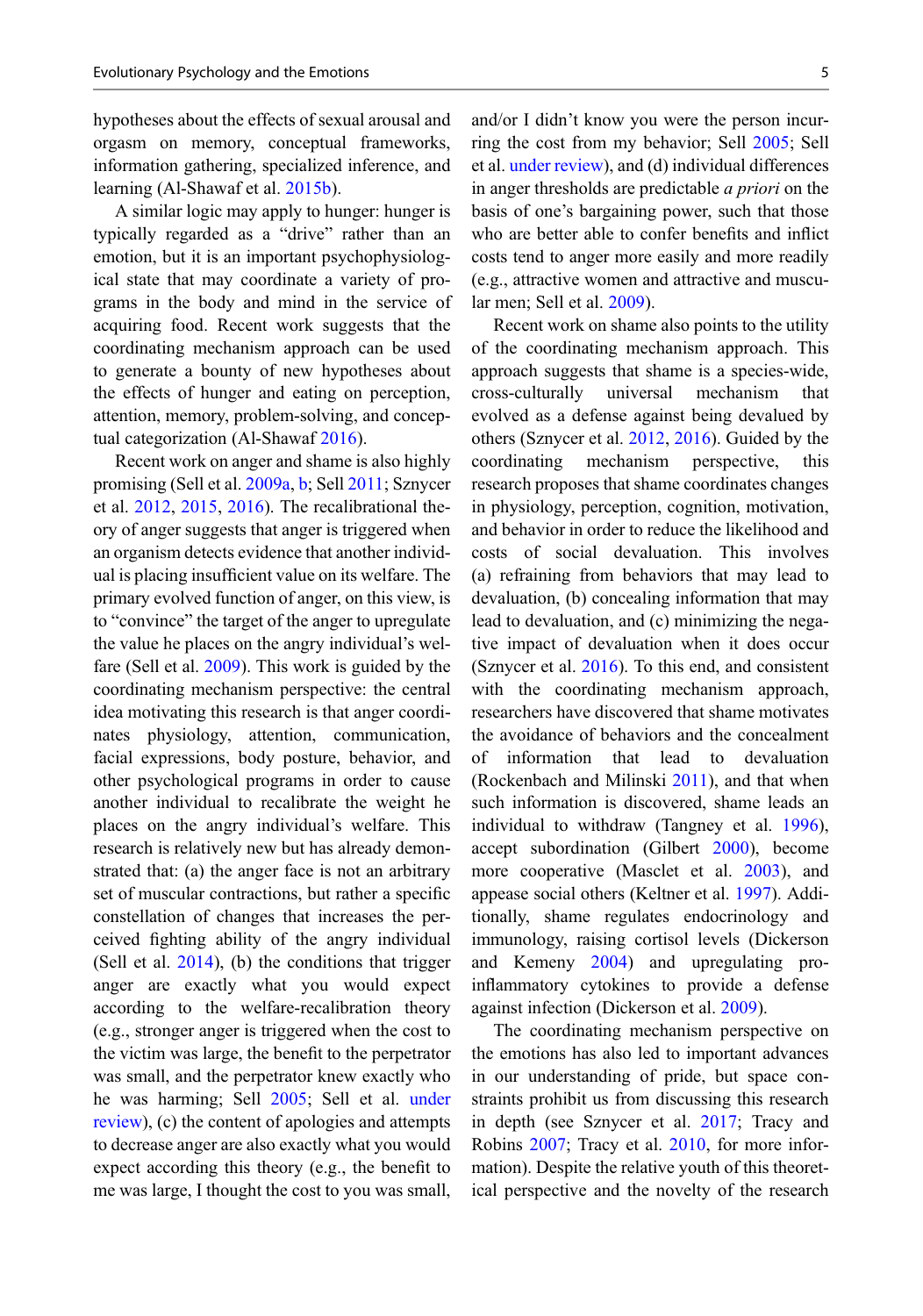this approach to make rapid gains in our understanding of emotions as varied as disgust (Al-Shawaf et al. [2015b\)](#page-7-0), sexual arousal (Al-Shawaf et al. [2015b\)](#page-7-0), hunger (Al-Shawaf [2016\)](#page-7-0), anger (Sell et al. [2009a](#page-8-0), [b](#page-8-0), [2014](#page-8-0)), shame (Sznycer et al. [2012](#page-8-0), [2015](#page-8-0), [2016](#page-8-0)), and pride (Sznycer et al. [2017;](#page-9-0) Tracy et al. [2010](#page-9-0)). The next few years are sure to bring novel insights and new discoveries – and to witness the extension of this coordinating mechanism perspective to other emotions that are ripe for investigation within its framework, including romantic love, parental love, guilt, regret, gratitude, and many more.

## Culture, Context, and Individual **Differences**

Three theoretical sidenotes bear mentioning here. First, an evolutionary psychological approach to the emotions does not imply that emotions are innate, rigid, and inflexible. As with the rest of evolutionary psychology, our evolved neurocomputational emotion programs are built by the joint interplay of genes and environment, and are highly responsive to environmental input (Buss [1995;](#page-7-0) Confer et al. [2010](#page-7-0); Tooby and Cosmides [1992\)](#page-9-0). By definition, these emotions are inextricably tied to what is going on in the environment around us, and this evolutionary perspective on the emotions would obviously not make sense if one were to try to remove the environment from the equation. An evolutionary psychological approach to the emotions regards the environment as critical in driving the evolution of the mechanism in the first place, crucial in the ontogenetic development of the mechanism, and indispensable as a trigger of the mechanism in the immediate present (see Buss [1995;](#page-7-0) Confer et al. [2010;](#page-7-0) Lewis et al. [in press](#page-8-0)). This evolutionary psychological perspective is thus environment-centered at all three stages of the causal process: evolution across generations, development within a generation, and immediate causation. Misinformed allegations that evolutionary approaches regard the emotions as rigid, inflexible, genetically determined, or environmentally insensitive are simply

incorrect. For example, see Al-Shawaf et al. [2015b](#page-7-0) for a number of evolutionary hypotheses about context effects and individual differences in emotions.

Second, it is worth noting that an evolutionary psychological approach does not predict complete invariance in emotions across cultures. Recall that the computational architecture of a psychological mechanism consists of three stages of information-processing: environmental cues are taken as inputs, which are then stored and operated upon by computational procedures, which are subsequently turned into outputs (e.g., behavior). As a general principle, evolutionary psychological approaches do not predict universality at the level of *output*, but rather at the level of *com*putational design (Al-Shawaf et al. [2015b](#page-7-0); Lewis et al. [in press;](#page-8-0) Tooby and Cosmides [1992\)](#page-9-0). Importantly, culturally variable input combined with universal neurocognitive mechanisms often yields culturally variable output (Gangestad and Buss [1993;](#page-8-0) Lewis et al. [in press\)](#page-8-0). This culturally variable output is not necessarily a sign that the mechanism in question is not a product of evolution. Rather, it is often a sign that the inputs that trigger the mechanism differ across cultures. Stated differently, if you start with different cultural or ecological inputs you will likely get different outputs. Consequently, this view of the emotions does *not* predict that every aspect of emotions will be culturally invariant. Instead, it expects variability in emotion output to be underlain by cross-cultural uniformity in neurocomputational design. This is precisely the pattern that seems to emerge from cross-cultural studies on emotion (e.g., Neumann et al. [2009;](#page-8-0) Sznycer et al. [2012](#page-8-0), [2017\)](#page-9-0). Perhaps the most interesting aspect of this discussion is that rather than being arbitrary and unpredictable, these cultural differences are often systematically predictable *a priori*. An evolutionary psychological perspective makes it possible to generate theoretically principled predictions about what cultural differences one should expect to observe in advance rather than observing cultural differences and then concocting post hoc explanations for them (see e.g., Sznycer et al. [2012](#page-8-0) for an emotion example or Gangestad and Buss [1993](#page-8-0) for a non-emotion example).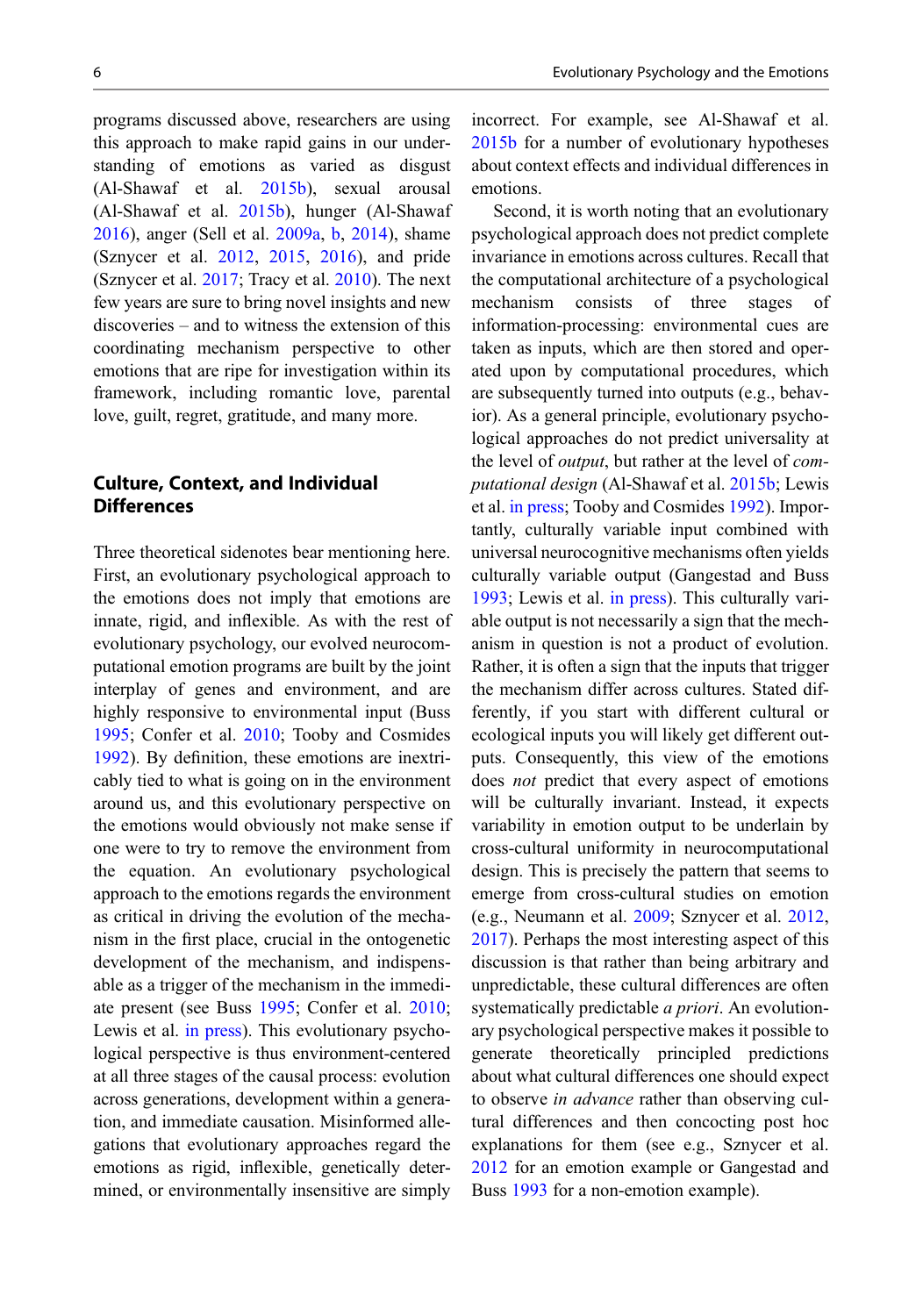Third, an evolutionary psychological perspective does not imply the absence of individual differences in emotion. On the contrary, individual differences in emotion are a natural part of the coordinating mechanisms perspective. Providing a nice parallel to the case of cultural differences, an evolutionary psychological approach provides one with a means for making theoretically grounded a priori predictions about individual differences. For example, it has been suggested that individuals with less robust immune systems may have lower disgust thresholds (e.g., Fessler et al. [2004](#page-8-0); Al-Shawaf and Lewis [2013;](#page-7-0) Al-Shawaf et al. [2015b](#page-7-0)) and that the emotions that arise after orgasm are likely different for men oriented toward short-term mating compared to those who are oriented toward long-term mating (Al-Shawaf et al. [2015b\)](#page-7-0). Researchers using this perspective have also predicted and found that attractive women anger more easily than their less-attractive counterparts (Sell et al. [2009b\)](#page-8-0), that attractive and physically formidable men anger more readily than their less-attractive and physically weaker counterparts (Sell et al. [2009\)](#page-8-0), that individuals with less bargaining power are more prone to shame (Sznycer et al. [2012\)](#page-8-0), that individuals with lower relational mobility are more shame-prone around their friends (but not around strangers, Sznycer et al. [2012](#page-8-0)), and that individuals with a stronger proclivity for shortterm mating have stably lower sexual disgust (Al-Shawaf et al. [2015a\)](#page-7-0). The key point here is that, as with cultural differences, individual differences are not only consistent with an evolutionary psychological approach to the emotions; they can be predicted a priori according to theoretical principles.

## Future Directions

What are the next key steps for this evolutionary approach to the emotions? First, researchers should continue to generate and test novel hypotheses based on this approach. The coordinating mechanism view is heuristically valuable and predictively powerful, but given its youth, there is still a great deal of work to be done at the hypothesis-generation stage and even more to be done at the design-and-testing stage. Researchers have reaped only a small portion of the empirical fruits of this approach so far, and this suggests an exciting and promising future. Second, researchers should continue to generate subtle and nuanced hypotheses about context effects, cultural differences, and individual differences in emotion. As we move toward a more complete explanation of species-typical mechanisms, sextypical mechanisms, cultural differences, and individual differences, we move toward a more comprehensive understanding of the mind – both in the science of emotion and in psychology more broadly. Finally, it would be valuable for evolutionary psychologists to devote greater attention to positive emotions. As it currently stands, we understand the structure and evolved function of the "negative emotions" a great deal better than we do the "positive emotions." This is slowly starting to change with emotions such as gratitude (Forster et al. [2016](#page-8-0); McCullough et al. [2008](#page-8-0)) and pride (e.g., Tracy and Robins [2007;](#page-9-0) Tracy et al. [2010\)](#page-9-0), but our understanding of these emotions – along with others such as joy, contentment, and love – still does not compare to our understanding of emotions such as anger, fear, and disgust. Great benefit is likely to come from thinking about the evolved function of positive emotions in a rigorous, systematic, and theoretically principled way. We look forward to this development and suggest that the coordinating mechanism perspective presented here offers an especially fruitful path

#### Conclusion

#### Summary

forward.

An evolutionary psychological perspective suggests that the emotions are coordinating mechanisms whose evolved function is to orchestrate psychological and physiological programs to facilitate the solution of a particular adaptive problem. The current entry presented this approach, described how it differs from other evolutionary approaches to the emotions, and discussed the benefits of this approach. Key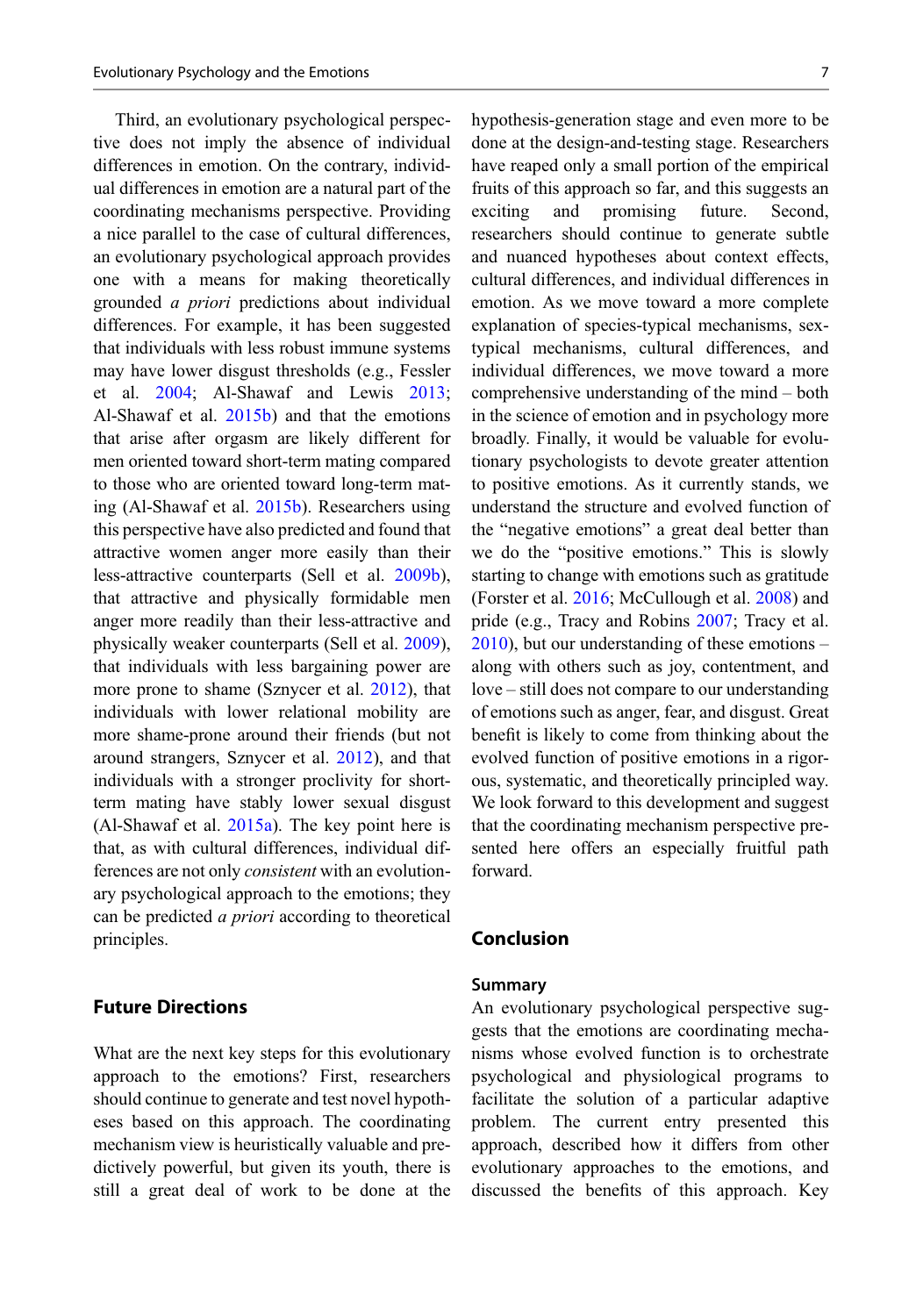<span id="page-7-0"></span>benefits include a more theoretically principled method of classifying emotions, a broader consideration of the adaptive problems that emotions evolved to solve and a broader consideration of the range of emotions that evolved to solve them, and – crucially – the use of evolutionary task analysis to generate a priori hypotheses about each emotion, including hypotheses about context effects, individual differences, and cultural variability. We then detailed the empirical progress this approach has made in understanding certain emotions, including anger, pride, shame, disgust,

and sexual arousal. Finally, this entry offers some useful future directions, including further testing, theoretical and empirical progress in understanding cultural and individual differences, and greater attention to positive emotions. We hope that this entry helps introduce the coordinating mechanism perspective to non-evolutionists as well as to those familiar with other evolutionary approaches to the emotions, and motivates researchers to use this theoretically grounded approach to generate and test novel a priori hypotheses about a wide range of emotions.

### Cross-References

- ▶ [Anger](http://link.springer.com/Anger)
- ▶ [Basic Emotions](http://link.springer.com/Basic Emotions)
- $\blacktriangleright$  [Culture](http://link.springer.com/Culture)
- ▶ [Darwin, Charles](http://link.springer.com/Darwin, Charles)
- ▶ [Desire](http://link.springer.com/Desire)
- $\triangleright$  [Disgust](http://link.springer.com/Disgust)
- ▶ [Ekman, Paul](http://link.springer.com/Ekman, Paul)
- ▶ [Embarrassment](http://link.springer.com/Embarrassment)
- ▶ [Facial Expressions and Emotion](http://link.springer.com/Facial Expressions and Emotion)
- $\blacktriangleright$  [Fear](http://link.springer.com/Fear)
- ▶ [Guilt and Shame](http://link.springer.com/Guilt and Shame)
- $\blacktriangleright$  [Happiness](http://link.springer.com/Happiness)
- ▶ [Human Nature and Human Universals](http://link.springer.com/Human Nature and Human Universals)
- $\blacktriangleright$  [Jealousy](http://link.springer.com/Jealousy)
- ▶ [Love](http://link.springer.com/Love)
- $\blacktriangleright$  [Pride](http://link.springer.com/Pride)
- ▶ [Reproduction](http://link.springer.com/Reproduction)
- ▶ [Sadness](http://link.springer.com/Sadness)
- ▶ [Sexual Selection](http://link.springer.com/Sexual Selection)

### References

- Alcock, J. (2009). Animal behavior: An evolutionary approach. Sunderland: Sinauer Associates.
- Al-Shawaf, L. (2016). The evolutionary psychology of hunger. Appetite, 105, 591–595.
- Al-Shawaf, L., & Lewis, D. M. G. (2013). Exposed intestines and contaminated cooks: Sex, stress, & satiation predict disgust sensitivity. Personality and Individual Differences, 54, 698–702.
- Al-Shawaf, L., Conroy-Beam, D., Asao, K., & Buss, D. M. (2015a). Human emotions: An evolutionary psychological perspective. *Emotion Review*, 1–14.
- Al-Shawaf, L., Lewis, D. M. G., & Buss, D. M. (2015b). Disgust and mating strategy. Evolution and Human Behavior, 36, 199–205.
- Barrett, L. F., Lewis, M., & Haviland-Jones, J. M. (Eds.). (2016). Handbook of emotions. New York: Guilford Publications.
- Buss, D. M. (1995). Evolutionary psychology: A new paradigm for psychological science. Psychological Inquiry, 6(1), 1–30.
- Confer, J. C., Easton, J. A., Fleischman, D. S., Goetz, C. D., Lewis, D. M., Perilloux, C., & Buss, D. M. (2010). Evolutionary psychology: Controversies, questions, prospects, and limitations. American Psychologist, 65(2), 110.
- Cosmides, L., & Tooby, J. (2000). Evolutionary psychology and the emotions. In M. Lewis & J. M. Haviland-Jones (Eds.), Handbook of emotions (2nd ed., pp. 91–115). New York: Guilford.
- Coyne, J. A. (2009). Why evolution is true. New York: Penguin.
- Curtis, V., Aunger, R., & Rabie, T. (2004). Evidence that disgust evolved to protect from risk of disease. Proceedings of the Royal Society B, 271, 131–133.
- Darwin, C. (1859). On the origin of species by means of natural selection. London: John Murray.
- Darwin, C. (1872). The expression of the emotions in animals and man. Chicago: Chicago University Press. (Reprinted 1965).
- Dawkins, R. (1976). The selfish gene. Oxford: Oxford University Press.
- Dawkins, R. (2009). The greatest show on earth: The evidence for evolution. New York: Simon and Schuster.
- Dennett, D. C. (1996). Darwin's dangerous idea: Evolution and the meanings of life. New York: Simon and Schuster.
- Dickerson, S. S., & Kemeny, M. E. (2004). Acute stressors and cortisol responses: A theoretical integration and synthesis of laboratory research. Psychological Bulletin, 130, 355–391.
- Dickerson, S. S., Gable, S. L., Irwin, M. R., Aziz, N., & Kemeny, M. E. (2009). Social evaluative threat and proinflammatory cytokine regulation. Psychological Science, 20, 1237–1244.
- Dobzhansky, T. (1973). Nothing in biology makes sense except in the light of evolution. The American Biology Teacher, 75(2), 87–91.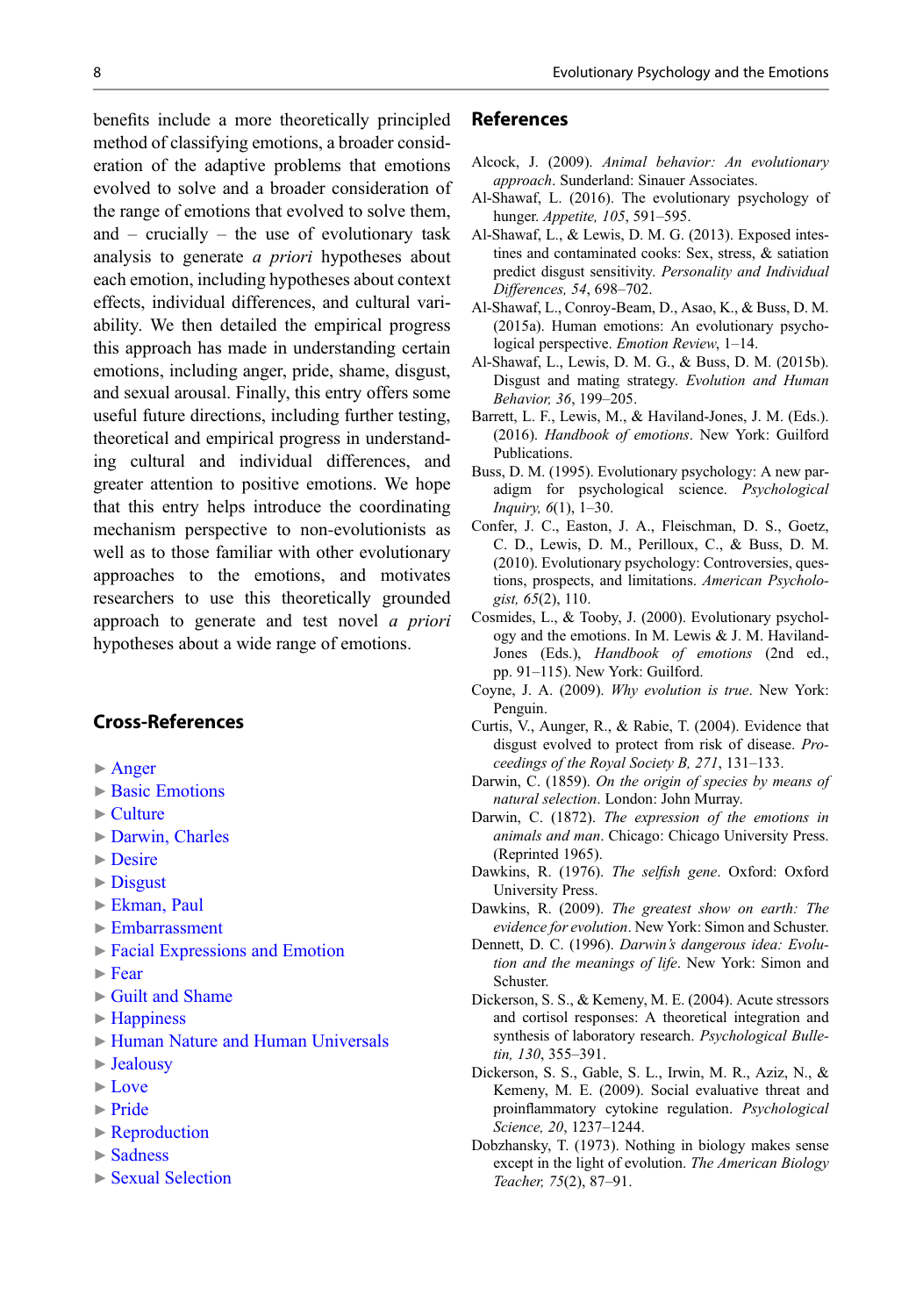- <span id="page-8-0"></span>Ekman, P. (1992). An argument for basic emotions. Cognition and Emotion, 6(3–4), 169–200.
- Ekman, P., & Cordaro, D. (2011). What is meant by calling emotions basic. Emotion Review, 3, 364–370.
- Fessler, D. M., Pillsworth, E. G., & Flamson, T. J. (2004). Angry men and disgusted women: An evolutionary approach to the influence of emotions on risk taking. Organizational Behavior and Human Decision Processes, 95(1), 107–123.
- Fleischman, D. S., & Fessler, D. M. (2011). Progesterone's effects on the psychology of disease avoidance: Support for the compensatory behavioral prophylaxis hypothesis. Hormones and Behavior, 59(2), 271–275.
- Fleischman, D. S., Hamilton, L. D., Fessler, D. M., & Meston, C. M. (2015). Disgust versus lust: Exploring the interactions of disgust and fear with sexual arousal in women. PloS One, 10(6), e0118151.
- Forster, D. E., Pedersen, E. J., Smith, A., McCullough, M. E., & Lieberman, D. (2016). Benefit valuation predicts gratitude. Evolution and Human Behavior. doi:10.1016/j.evolhumbehav.2016.06.003.
- Gangestad, S. W., & Buss, D. M. (1993). Pathogen prevalence and human mate preferences. *Ethology and* Sociobiology, 14(2), 89–96.
- Gilbert, P. (2000). The relationship of shame, social anxiety and depression: The role of the evaluation of social rank. Clinical Psychology & Psychotherapy, 7, 174–189.
- Hamilton, W. D. (1964). The genetical evolution of social behaviour. II. Journal of Theoretical Biology, 7(1), 17–52.
- van Hooff, J. C., Devue, C., Vieweg, P. E., & Theeuwes, J. (2013). Disgust-and not fear-evoking images hold our attention. Acta Psychologica, 143(1), 1–6.
- Keltner, D., Young, R. C., & Buswell, B. N. (1997). Appeasement in human emotion, social practice, and personality. Aggressive Behavior, 23, 359–374.
- Keltner, D., Oatley, K., & Jenkins, J. M. (2014). Understanding emotions (3rd ed.). Hoboken: Blackwell.
- Lewis, D. M. G., Al-Shawaf, L., Conroy-Beam, D., Asao, K., & Buss, D. M. (in press). Evolutionary psychology: A how-to guide. American Psychologist.
- Marks, I. M., & Nesse, R. M. (1994). Fear and fitness: An evolutionary analysis of anxiety disorders. Ethology and Sociobiology, 15(5), 247–261.
- Marr, D. (1982). Vision: A computational investigation into the human representation and processing of visual information. San Francisco: Freeman.
- Masclet, D., Noussair, C., Tucker, S., & Villeval, M. C. (2003). Monetary and nonmonetary punishment in the voluntary contributions mechanism. American Economic Review, 93, 366–380.
- McCullough, M. E., Kimeldorf, M. B., & Cohen, A. D. (2008). An adaptation for altruism: The social causes, social effects, and social evolution of gratitude. Current Directions in Psychological Science, 17(4), 281–285.
- Mortensen, C. R., Becker, D. V., Ackerman, J. M., Neuberg, S. L., & Kenrick, D. T. (2010). Infection breeds reticence: The effects of disease salience on

self-perceptions of personality and behavioral avoidance tendencies. Psychological Science, 21(3), 440–447.

- Neumann, R., Steinhäuser, N., & Roeder, U. R. (2009). How self-construal shapes emotion: Cultural differences in the feeling of pride. Social Cognition, 27(2), 327.
- Oaten, M., Stevenson, R. J., & Case, T. I. (2009). Disgust as a disease-avoidance mechanism. Psychological Bulletin, 135(2), 303.
- Rockenbach, B., & Milinski, M. (2011). To qualify as a social partner, humans hide severe punishment, although their observed cooperativeness is decisive. Proceedings of the National Academy of Sciences, 108, 18307–18312.
- Schaller, M., Miller, G. E., Gervais, W. M., Yager, S., & Chen, E. (2010). Mere visual perception of other people's disease symptoms facilitates a more aggressive immune response. Psychological Science, 21, 649–652.
- Schienle, A., Stark, R., & Vaitl, D. (2001). Evaluative conditioning: A possible explanation for the acquisition of disgust responses? Learning and Motivation, 32(1), 65–83.
- Sell, A. (2005). Regulating welfare tradeoff ratios: Three tests of an evolutionary–computational model of human anger. Dissertation Abstracts International. Section B: The Sciences and Engineering, 66(8-B), 1–244.
- Sell, A. (2011). The recalibrational theory and violent anger. Aggression and Violent Behavior, 16(5), 381–389.
- Sell, A., Cosmides, L., Tooby, J., Sznycer, D., von Rueden, C., & Gurven, M. (2009a). Human adaptations for the visual assessment of strength and fighting ability from the body and face. Proceedings of the Royal Society of London B: Biological Sciences, 276(1656), 575–584.
- Sell, A., Tooby, J., & Cosmides, L. (2009b). Formidability and the logic of human anger. Proceedings of the National Academy of Sciences, 106(35), 15073–15078.
- Sell, A., Cosmides, L., & Tooby, J. (2014). The human anger face evolved to enhance cues of strength. Evolution and Human Behavior, 35(5), 425–429.
- Sell, A., Cosmides, L., Tooby, J., Lim, J., Krauss, A., Feldman, A., Rascanu, R., Al-Shawaf, L., Sznycer, D., & Sugiyama, L. (under review). The grammar of anger: Mapping the computational architecture of a recalibrational emotion.
- Sznycer, D., Takemura, K., Delton, A. W., Sato, K., Robertson, T., Cosmides, L., & Tooby, J. (2012). Crosscultural differences and similarities in proneness to shame: An adaptationist and ecological approach. Evolutionary Psychology, 10(2), 352–370.
- Sznycer, D., Schniter, E., Tooby, J., & Cosmides, L. (2015). Regulatory adaptations for delivering information: The case of confession. Evolution and Human Behavior, 36(1), 44–51.
- Sznycer, D., Tooby, J., Cosmides, L., Porat, R., Shalvi, S., & Halperin, E. (2016). Shame closely tracks the threat